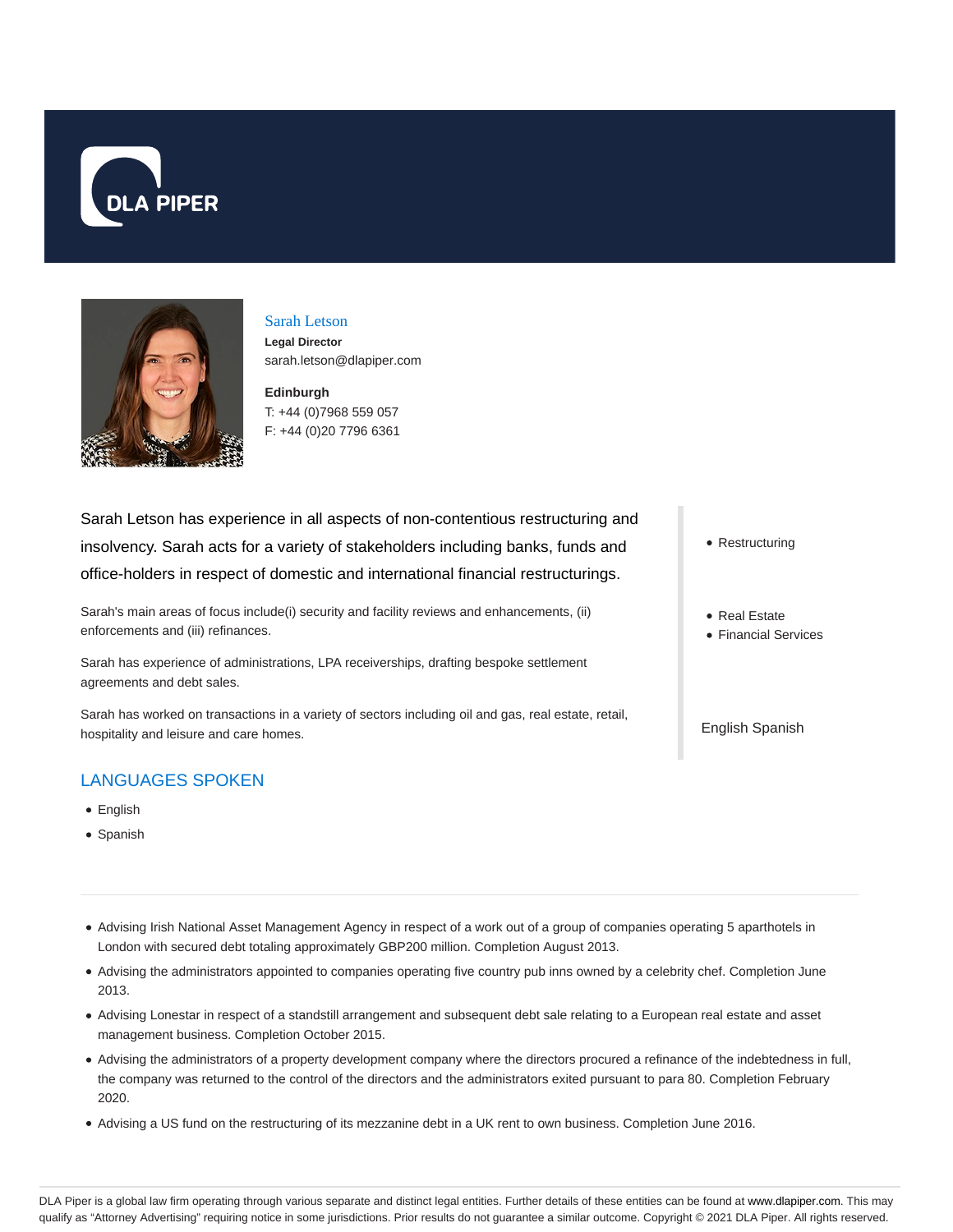- Advising a global investment fund in respect of its mezzanine debt (circa GBP100 million) in a pan European DIY retailer. Completion June 2015.
- Advising the boards of directors of approximately 200 Carillion plc subsidiaries following the liquidation of their parent companies. Sarah was responsible for convening board meetings, drafting board minutes and advising on the orderly wind down of a number of the subsidiaries. Project run time January 2018 – June 2018.
- Advising a security trustee on the appropriation of shares in a company (within a pan European car hire and valeting group) and onward transfer to a lender controlled newco. Sarah was the lead lawyer negotiating documents, co-ordinating French and German lawyers and reporting to the client. Completion July 2020.

### CREDENTIALS

## Prior Experience

Joined DLA London in 2011 from a UK national law firm. Moved to DLA Piper Edinburgh in 2019.

Seconded to a major UK clearing bank in London for 15 months.

### **Recognitions**

Nominated as a "We are the City - Rising Star" in 2016

## **Education**

- Glasgow Graduate School of Law, 2006
- Strathclyde University, Law and Spanish 1st Class Hons. 2005 (including a year spent studying Spanish law at La Universidad Pública de Navarra)

## **Memberships**

Head Start - mentoring programme: Mentor to junior female fee-earners.

#### INSIGHTS

## **Publications**

**Restrictions on winding-up petitions: phasing out of temporary measures**

#### 23 September 2021

The UK Government has announced changes to the regime for winding-up petitions. With effect from 1 October 2021, some of the protections currently afforded to businesses against aggressive debt recovery action are being phased out.

**UK Corporate Insolvency And Governance Act: Moratorium**

#### Updated 01April 2021

The Corporate Insolvency and Governance Act 2020 has introduced a new standalone moratorium procedure for companies. The moratorium is part of a package of significant legislative reforms contained in the Act, intended to enhance the UK's restructuring rescue culture. These were originally consulted on between 2016 and 2018 and were fast-tracked to deal with the COVID-19 pandemic.

**Landlord's hypothec**

DLA Piper is a global law firm operating through various separate and distinct legal entities. Further details of these entities can be found at www.dlapiper.com. This may qualify as "Attorney Advertising" requiring notice in some jurisdictions. Prior results do not guarantee a similar outcome. Copyright © 2021 DLA Piper. All rights reserved.